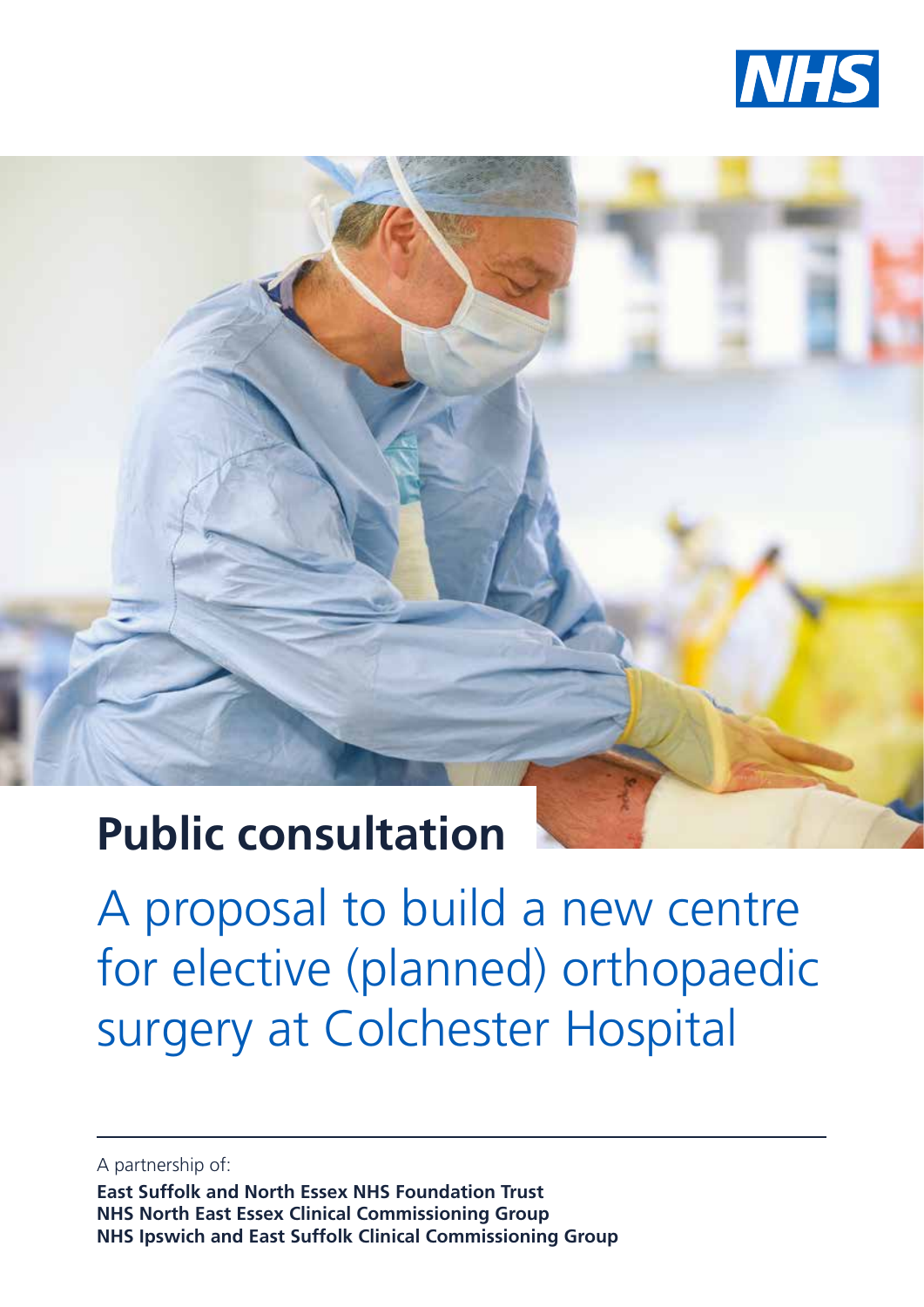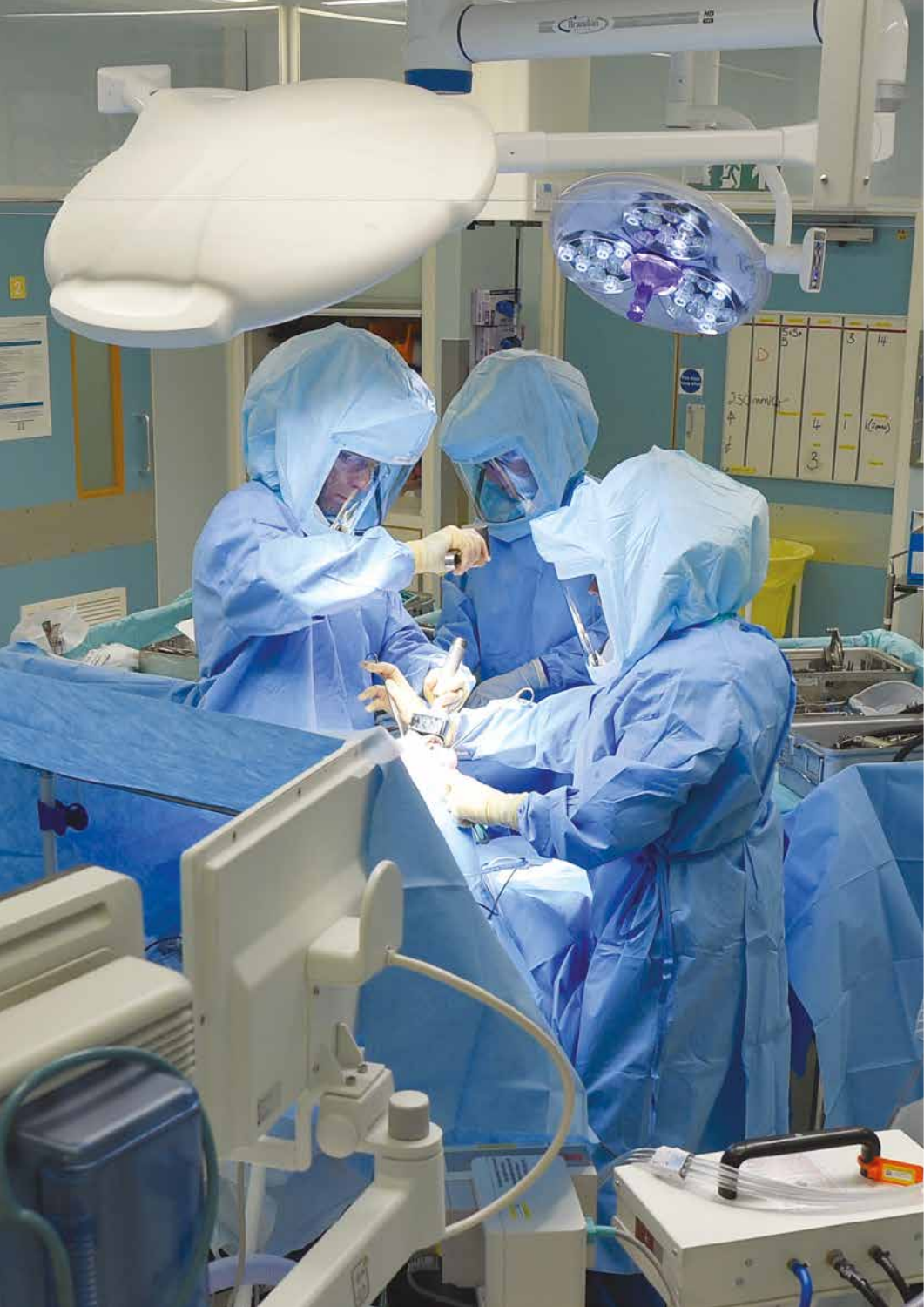# **Contents**

| About this document                                       | 4  |
|-----------------------------------------------------------|----|
| Why are we consulting?                                    | 5  |
| Introduction                                              | 6  |
| Why do we want to change?                                 | 7  |
| What won't change?                                        | 8  |
| What will change?                                         | 8  |
| What about staff?                                         | 9  |
| How much will it cost?                                    | 9  |
| How did we select our preferred location?                 | 10 |
| What about travel to the new centre?                      | 11 |
| Where can I get more information about this consultation? | 12 |
| What happens next?                                        | 13 |
| How can I give my views?                                  | 14 |
| Your feedback                                             | 17 |

### **A note on the terms we use in this document**

The NHS is full of specialist language. Some of these terms are explained below.

| <b>Elective care</b> | A patient's care that is planned in advance. Care that is not being given |
|----------------------|---------------------------------------------------------------------------|
|                      | as an emergency                                                           |
| <b>Inpatient</b>     | A patient who is staying in hospital for their care                       |
| <b>Outpatient</b>    | A patient who has a booked appointment in a clinic                        |
| <b>Orthopaedic</b>   | Healthcare that relates to bones and muscles                              |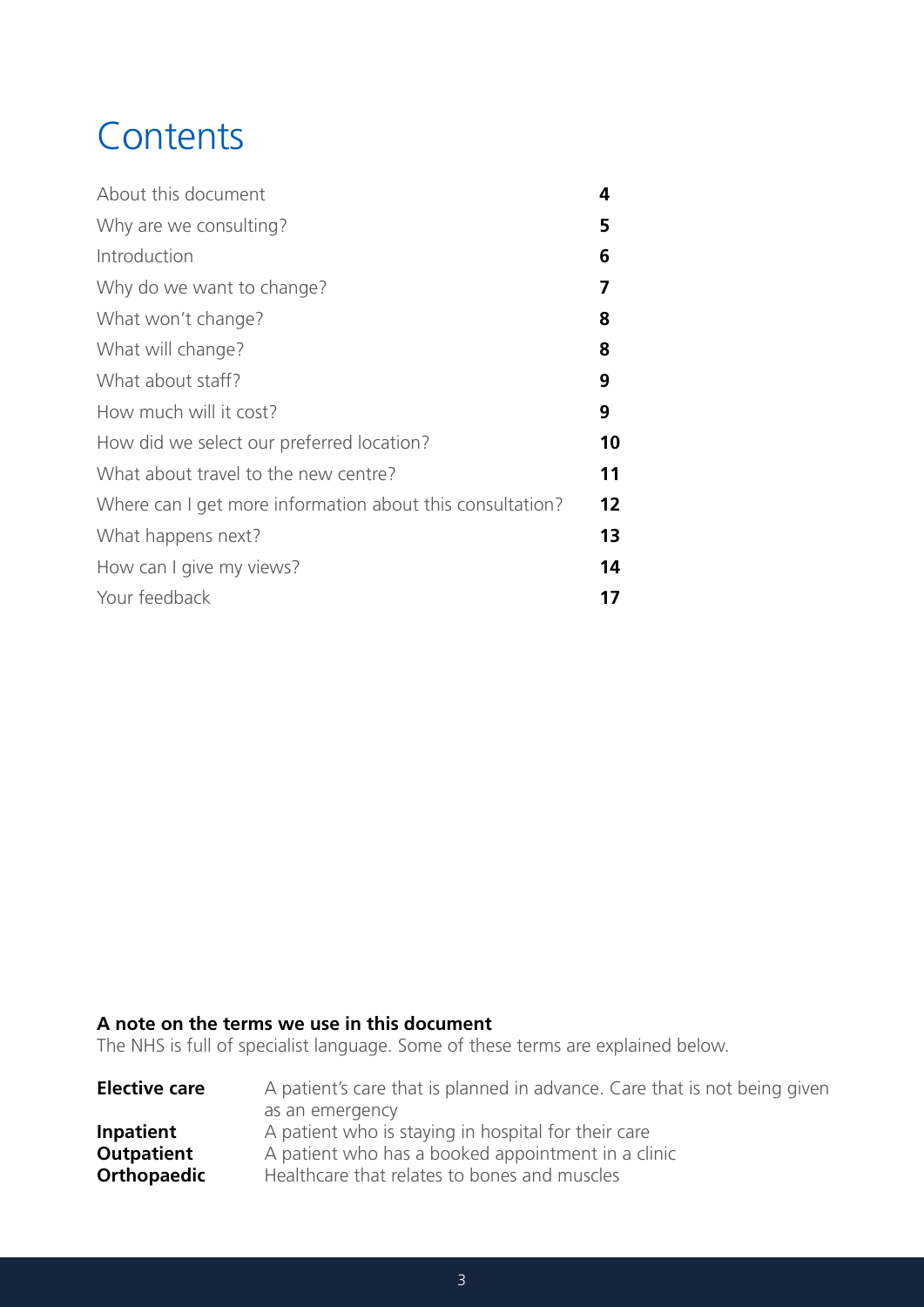# About this document

### **This document has been developed with:**

- Patients and the public through a series of public engagement workshops across east Suffolk and north Essex attended by members of the public, local councillors, Patient Participation Group representatives, voluntary organisations and Healthwatch.
- East Suffolk and North Essex NHS Foundation Trust (ESNEFT)
- NHS Ipswich and East Suffolk Clinical Commissioning Group and NHS North East Essex Clinical Commissioning Group (the CCGs)
- Essex County Council (ECC)
- Suffolk County Council (SCC)
- Ipswich Borough Council
- Colchester Borough Council
- NHS England (NHSE)
- NHS East Of England Clinical Senate

The Clinical Commissioning Groups (CCGs), as the planner and commissioner of services for east Suffolk and north east Essex, will listen to your views and will make the final decision on any changes to services. No decisions have been taken yet.

### **The purpose of this document**

This document is for use by our patients, local people, colleagues, and other interested people.

It provides information about our proposals to build a centre for planned orthopaedic surgery at Colchester Hospital. It forms the basis of our public consultation about these proposals.

When you have read the information we provide here, you can let us know if you have any thoughts or feedback on our proposals. This document shows you how to do that and where to go if you would like more information.

### **What is a consultation?**

A consultation is a formal process for gathering people's views and feedback about proposals for change.

### **The services covered by this consultation are:**

Planned orthopaedic surgery for adults where a stay in hospital may be needed. This would be surgery for bones, joints and muscles such as a hip or knee replacement.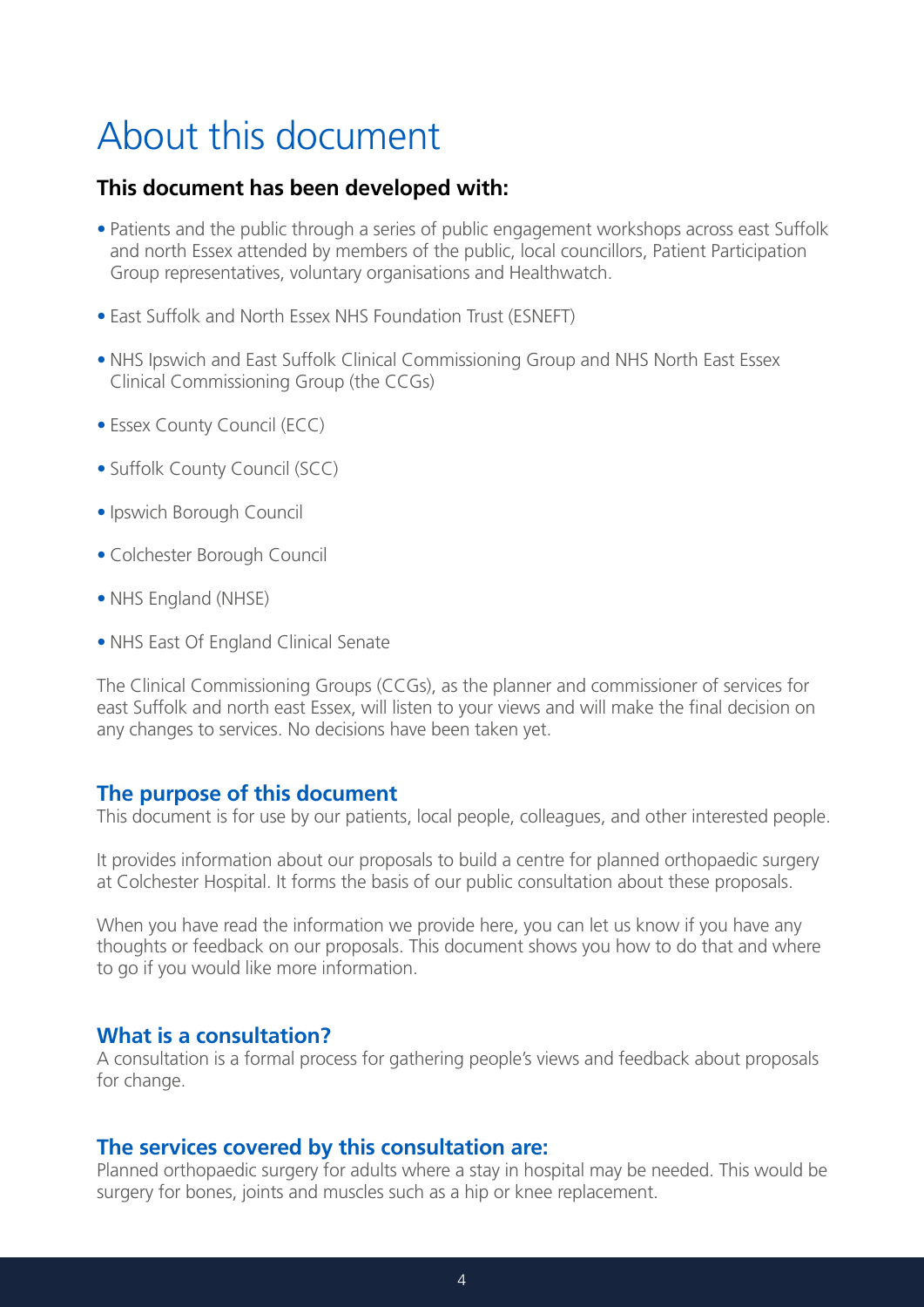### **The consultation is about**

How we can provide people who live in Colchester, Ipswich, east Suffolk and north east Essex with great care for their planned orthopaedic surgery in a new state-of-the-art NHS building in four years' time.

Please keep reading to see what changes we are proposing and an explanation of why we believe we need to make them.

### **Why are we consulting?**

By consulting, we want to have meaningful discussions with our communities when we are planning changes to services.

By hearing and listening to the views of the public about the services we plan and commission, we can learn to do things better.

This consultation is your opportunity to have your say on how hip and knee surgery for adults is provided for our patients in the future.

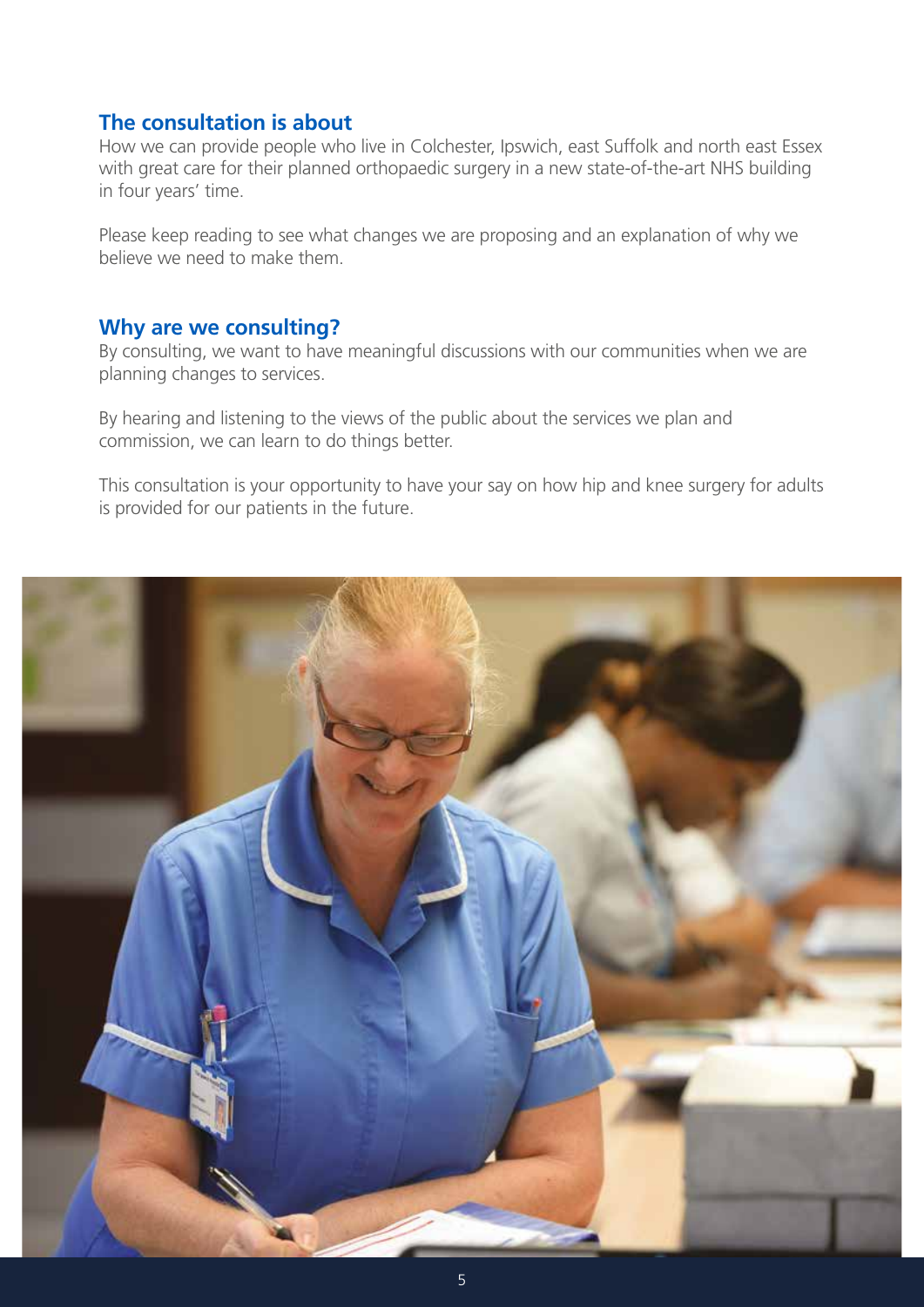

# A proposal to build a new centre for elective (planned) orthopaedic surgery at Colchester Hospital

### **Introduction**

East Suffolk and North Essex NHS Foundation Trust (ESNEFT) was created on 1 July 2018 from the merger of Colchester Hospital University NHS Foundation Trust and The Ipswich Hospital NHS Trust.

In our plans for the merger we said if we planned to make significant changes to the way we deliver services, we would work with our patients and the public and, if needed, we would do a public consultation.

We are committed to ensuring equality of access and experience for our service users, carers and local communities. These duties are outlined in the NHS Constitution and under our Public Sector Equality Duties in the Equality Act 2010. During this consultation we will look to work in partnership with our diverse communities to take into account the factors that impact on people's health and wellbeing, such as income, where they live, their cultural background and life choices.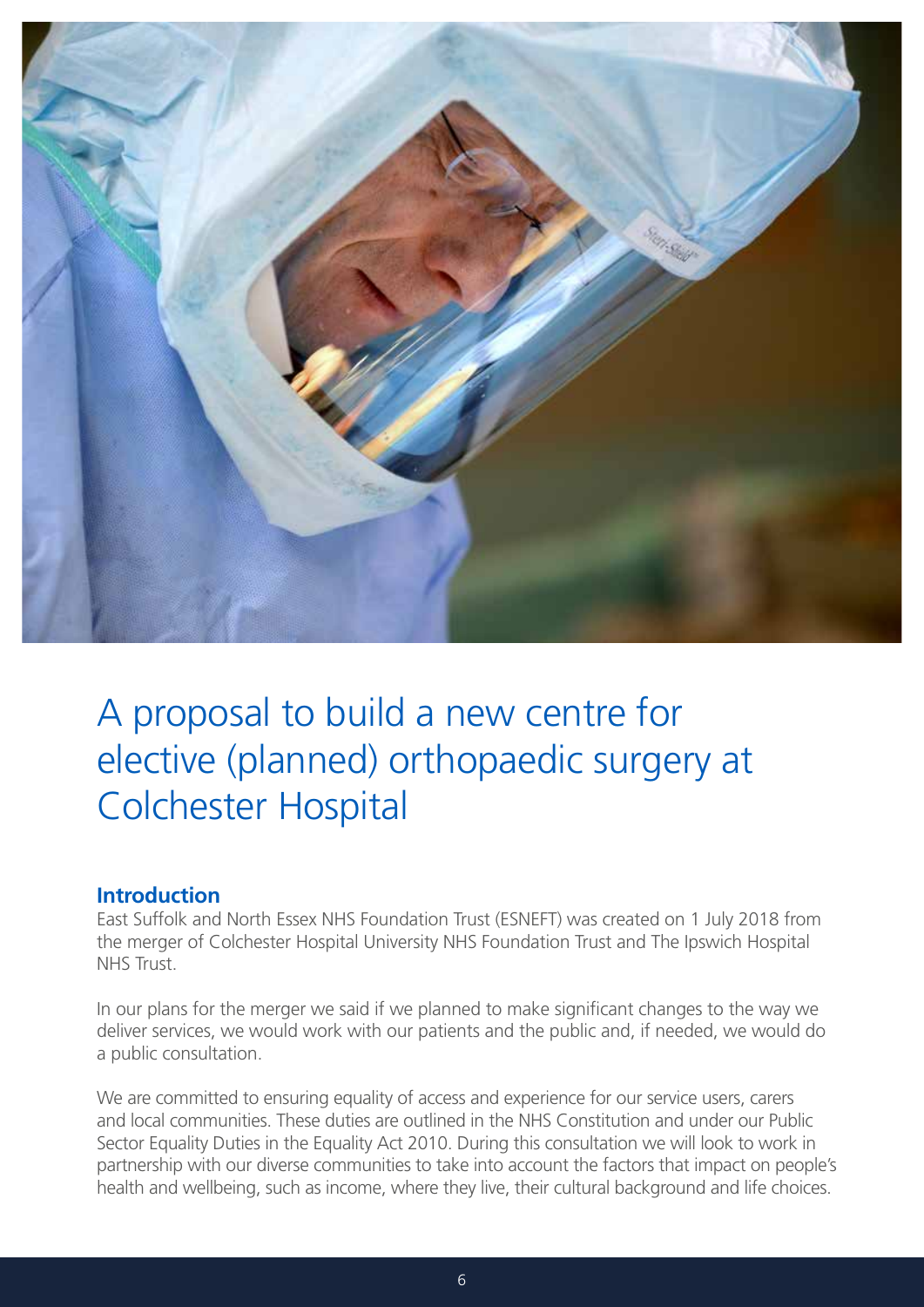### **Why do we want to change?**

In the spring of 2018, we were allocated £69.3 million from the government to fund improvements to our buildings. This money must only be used to improve our buildings for urgent and emergency care, and to update planned (elective) services.

Our strategy focuses on our plans to use this money to provide significant benefits to our patients, their families and carers.

This is a once-in-a-lifetime opportunity to make a significant investment in the health and wellbeing of the people in our area. This exciting programme is called 'Building for Better Care'. This is in two parts:

**Part one**: the development of urgent and emergency care on both the Colchester and Ipswich hospital sites.

**Part two**: new facilities for planned care (we call this 'elective' care in the NHS), including improved facilities for day surgery at Colchester Hospital and a new centre for planned orthopaedic surgery.

This public consultation relates to part two only, and specifically the development of a new single centre for planned orthopaedic surgery, which we propose to build at Colchester Hospital. Planned surgery for adults, including a stay in hospital, would be done in one centre, serving the whole of east Suffolk and north east Essex.

The new centre would have:

- at least 48 inpatient beds built to the latest standards
- up to six new specialist operating theatres
- a focus on planned joint replacements and revisions

The new centre would improve the overall experience for patients, their families and carers. The physical environment of the new building, waiting times for surgery, cancellation rates and length of stay would benefit.

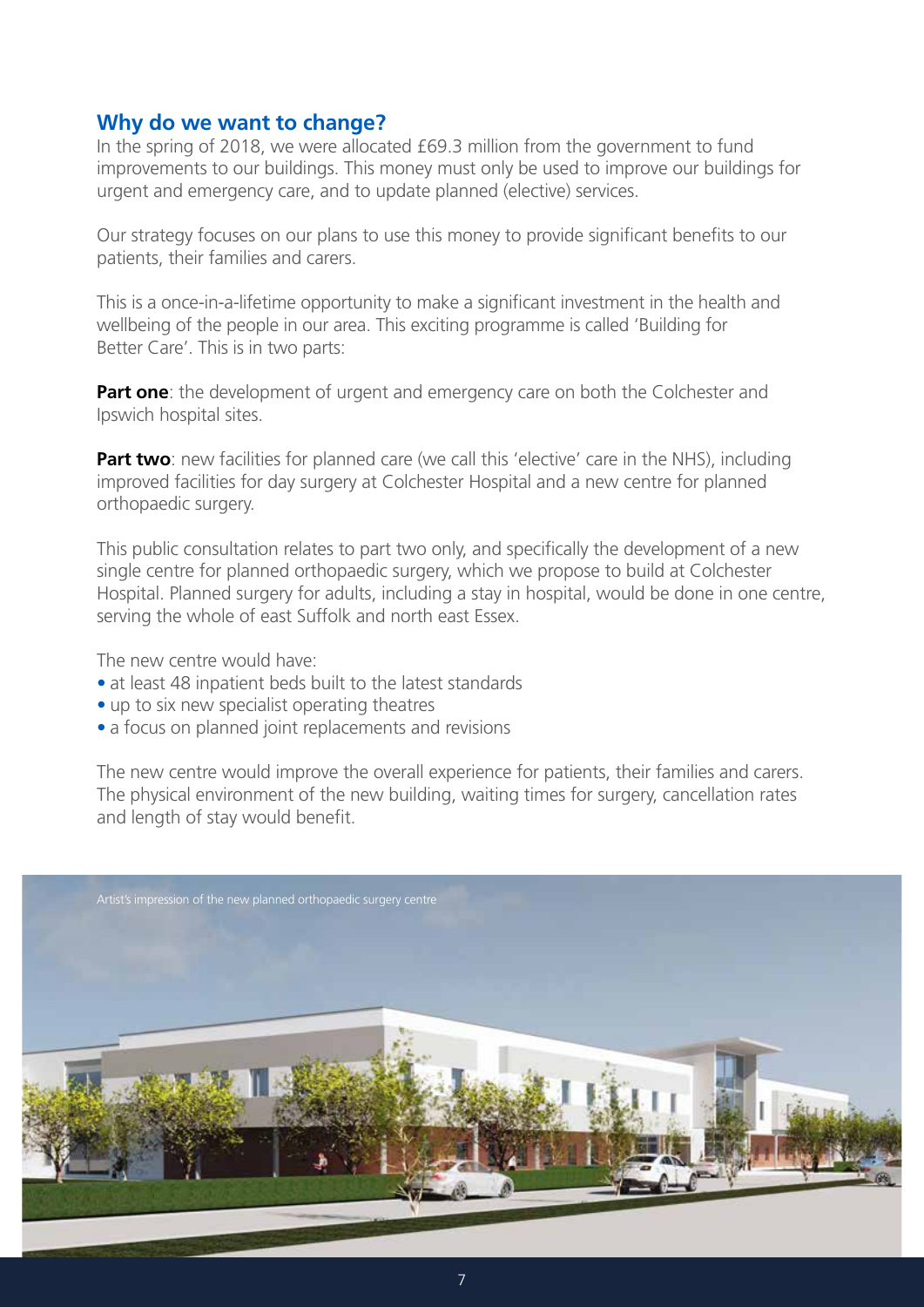We expect that the improved facilities would help us attract and retain top quality NHS staff to care for our patients.

When we formed ESNEFT, we committed to maintaining two vibrant hospitals at Colchester and Ipswich. Alongside the development of the orthopaedic surgery centre at Colchester there are also significant developments planned for Ipswich Hospital. In coming years we will be completely redeveloping our breast and children's units and relocating dermatology, neurophysiology and other clinical services into more modern accommodation, paving the way for the redevelopment of the Victorian north end of the hospital. Our new, expanded emergency department will also have a new urgent treatment centre.

### **What won't change?**

The following orthopaedic-related services would continue to be available at both Ipswich and Colchester hospitals:

- orthopaedic outpatient clinics orthopaedics is a medical specialty treating disease or injury to the skeleton and associated soft tissues
- visits for physiotherapy or occupational therapy
- pre-assessment visits before the operation
- diagnostic services such as CT, MRI and X-Ray
- emergency care, including surgery for a broken hip for example.

### **What will change?**

Last year local NHS patients needed around 3,400 planned orthopaedic procedures. Building a new centre for both Ipswich and Colchester hospitals' patients would mean that about half (around 1,400 people) will have their surgery done at a different centre from where they would today. This amounts to around 14 patients having surgery each day, of which around five or six would have gone to Ipswich Hospital. We plan to build the centre at Colchester Hospital. We do more than 100,000 planned operations in all specialities each year.

All other care for patients receiving orthopaedic surgery would continue to be available at both hospital sites in Ipswich and Colchester. This means that surgery would happen at Colchester, but care before and after the operation would be at the closest hospital to the patient's home.

The benefits a new centre could bring are very positive, and mean we can deliver some real improvements for patients, their relatives and carers, and our staff, such as:

- fewer cancelled operations this is because beds in the centre would be dedicated to this service and not for emergency patients
- shorter waits for surgery
- increased capacity to treat all local people well into the future
- offering excellent outcomes for patients from surgery
- attracting and keeping top quality staff
- increasing research, teaching and innovative treatments.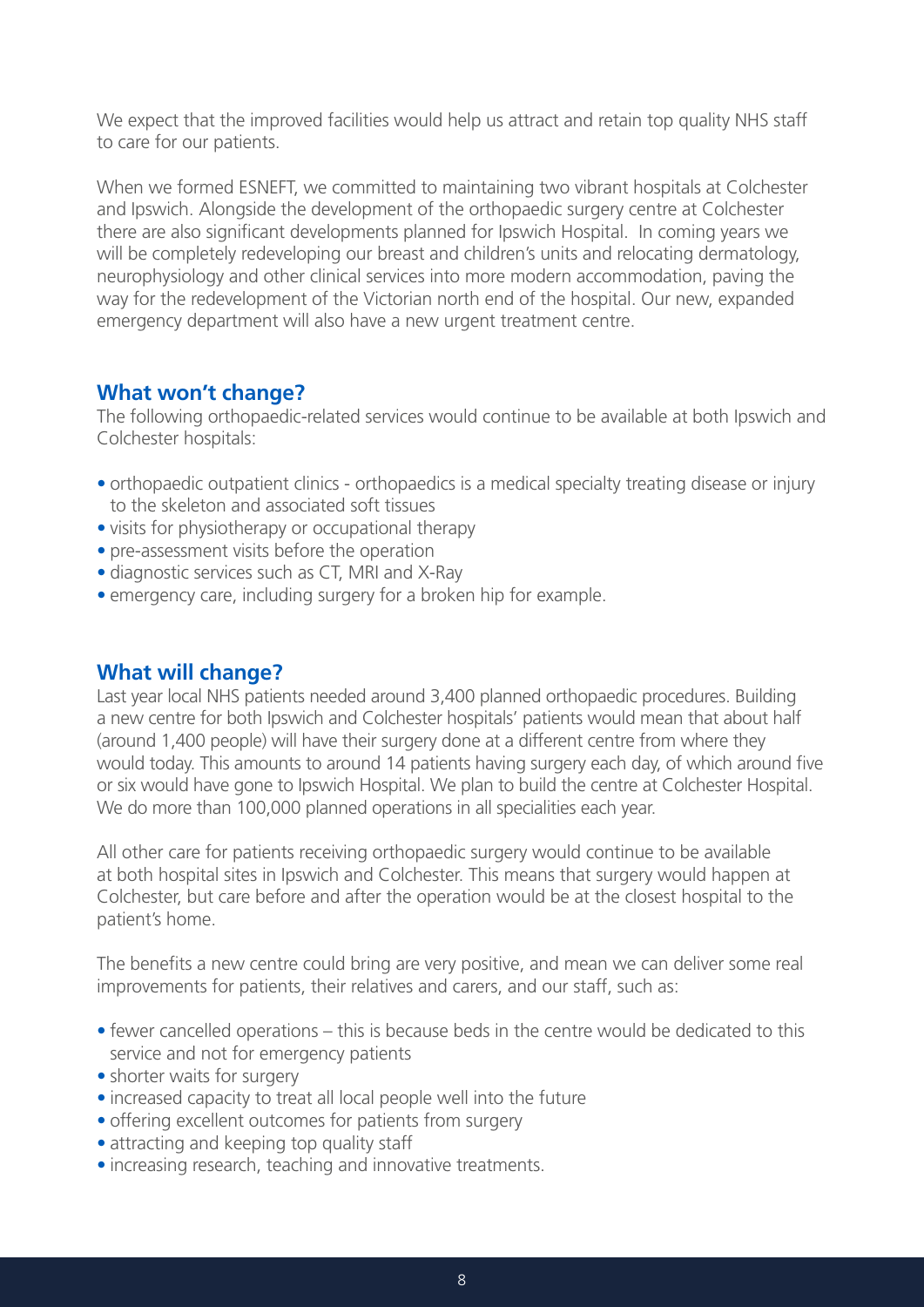### **What about staff?**

This centre would enable our staff to work in new and exciting ways which would improve care for our patients. There would not be any job losses. We are already working closely with all our staff, especially those who would be affected by this proposal. Their views and ambitions are essential to planning the new service. We are working with them to deliver a new centre which is safely staffed for our patients.

The doctors, nurses, therapists and support staff who would be providing services at this new centre will be the same as those who are providing the services now at both the Ipswich and Colchester sites. They would also be the same people who would be providing care before and after surgery, from both sites. When the centre is built, some would be based there, some would work at both the new centre and Ipswich Hospital.

We know that it can be tough to recruit NHS staff. We believe this new specialist centre would really help us to recruit and keep the excellent staff we need to provide the best care for our patients.

### **How much will it cost?**

East Suffolk and North Essex has been allocated funding to improve healthcare buildings for patients. In the spring of 2018, ESNEFT was allocated £69.3 million by the government to fund improvements to our buildings. The improved facilities for day surgery and the new centre would cost around £44 million to build, and we would use the government money to build it.

After this consultation is complete, it would take about four years before the new centre is opened.

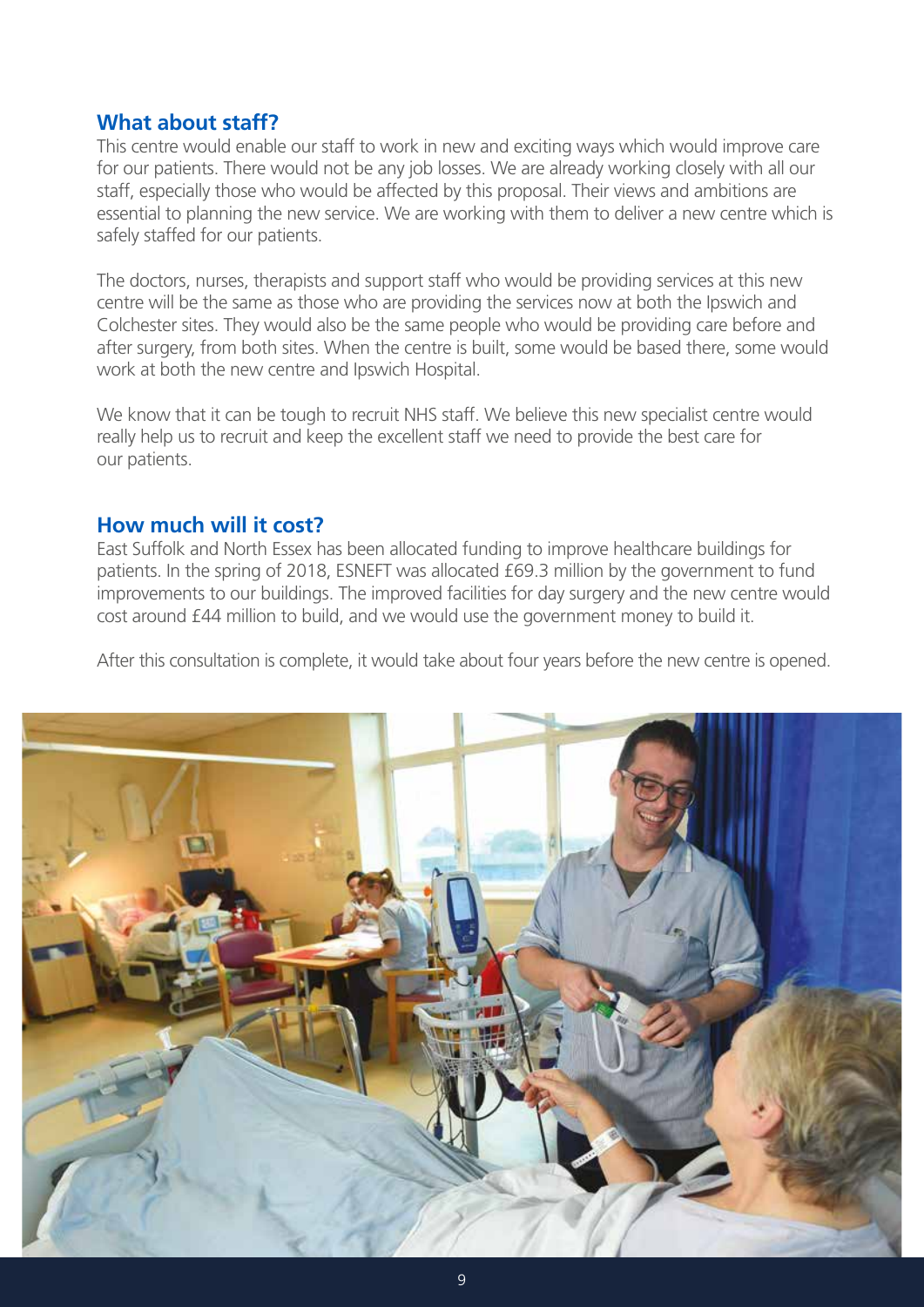### **How did we select our preferred location?**

The £44 million available to us from the government to improve facilities for planned care would be used to build a new orthopaedic surgery centre and to replace the day surgery unit at Colchester Hospital.

Doing nothing is not an option because we need to reduce the unacceptably long waiting times for our patients. The money has been allocated to build a new centre to achieve this.

Three potential locations for the new orthopaedic centre were considered at the start of the project. These options were also discussed with patients, carers and community groups. After the early planning work was complete, one site, Colchester Hospital, emerged as the preferred and only affordable option.

We ruled out two other options because:

- **Building the centre away from either hospital site**. For example, this could have been near the A12/A14 interchange at Copdock for a more central location. This would be unaffordable and our clinicians agreed that it would not work in clinical terms. This is because the new centre must have rapid access to other important clinical services like x-rays, scans and blood tests, as well as intensive care beds.
- **Building the new centre at Ipswich Hospital**. To create the space to build the centre at Ipswich, we would need to spend some of the money moving other facilities to make way for the new building. This would not leave us enough money to replace the day surgery facilities at Colchester Hospital and meant that this option was also unaffordable.

### **Building the centre at Colchester Hospital** is the preferred option because:

- The addition of at least 48 beds and up to six specialist operating theatres would free up existing beds and specialist theatres at both Colchester and Ipswich Hospital to improve facilities for orthopaedic day surgery, spinal and emergency trauma surgery.
- There is space available on the Colchester Hospital site with rapid access to other important clinical services that does not require us to move other facilities. This means that we can also complete the rebuild of the day surgery unit.
- The centralisation of planned orthopaedic surgery to Colchester creates space at Ipswich Hospital. This clinical space would allow us to start to upgrade the environment for other services over the next few years. This would also mean some services can be nearer to one another, allowing them to work more effectively.

In addition, travel to Colchester Hospital is easier for more of our patients. This is because more than half of current planned orthopaedic surgery patients are served by Colchester Hospital. Predictions show there will be even more patients for this type of surgery living in the Colchester area over time. Between now and 2041, the Colchester population is predicted to grow by around 17%, and the Ipswich population by around 9%. Colchester Hospital has better links to public transport, making it easier for patients, their family and carers to attend. Fewer people from our most deprived communities would be affected.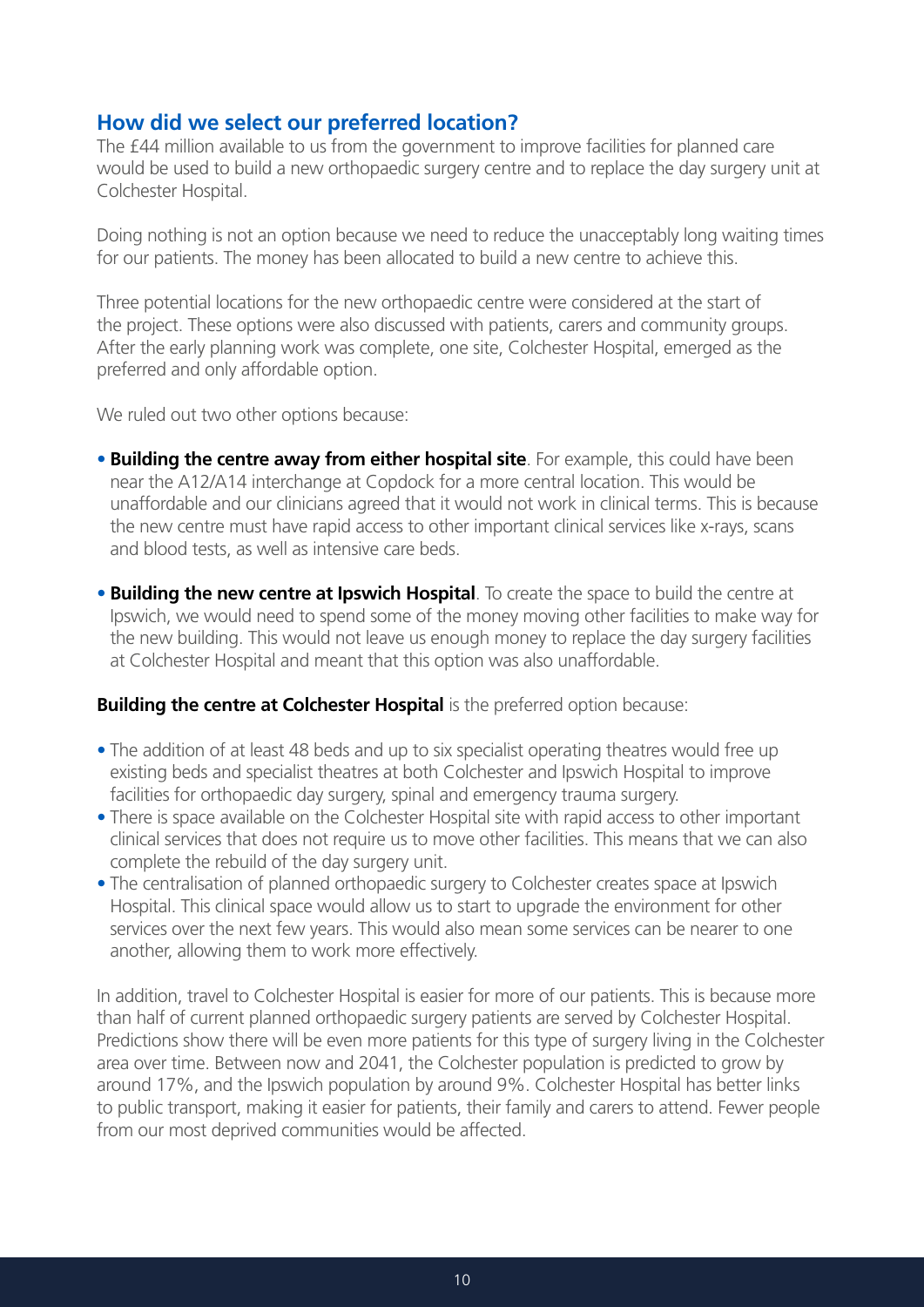### **What about travel to the new centre?**

We have thought a lot about the impact on travel for patients. We know getting to the new centre for surgery would mean some people have further to travel. Those people could be unwell or frail patients, and their families and carers. This would mostly affect people who live further away from Colchester and in places that are more rural.

Putting the new centre at either site would increase travel for slightly less than half of the patients. Some planned orthopaedic operations currently involve up to six visits to the hospital before surgery. The new centre would only affect the part of the care relating to the stay in hospital for an operation but we are also working to simplify the process of preparing patients for surgery to reduce the overall number of journeys to hospital. This would reduce inconvenience for patients, their families and carers.

People who qualify for funded patient transport to hospital would continue to do so and would be taken to the new centre.

You can read more about travel on our public consultation website at **www.esneft.nhs.uk/publicconsultation** 

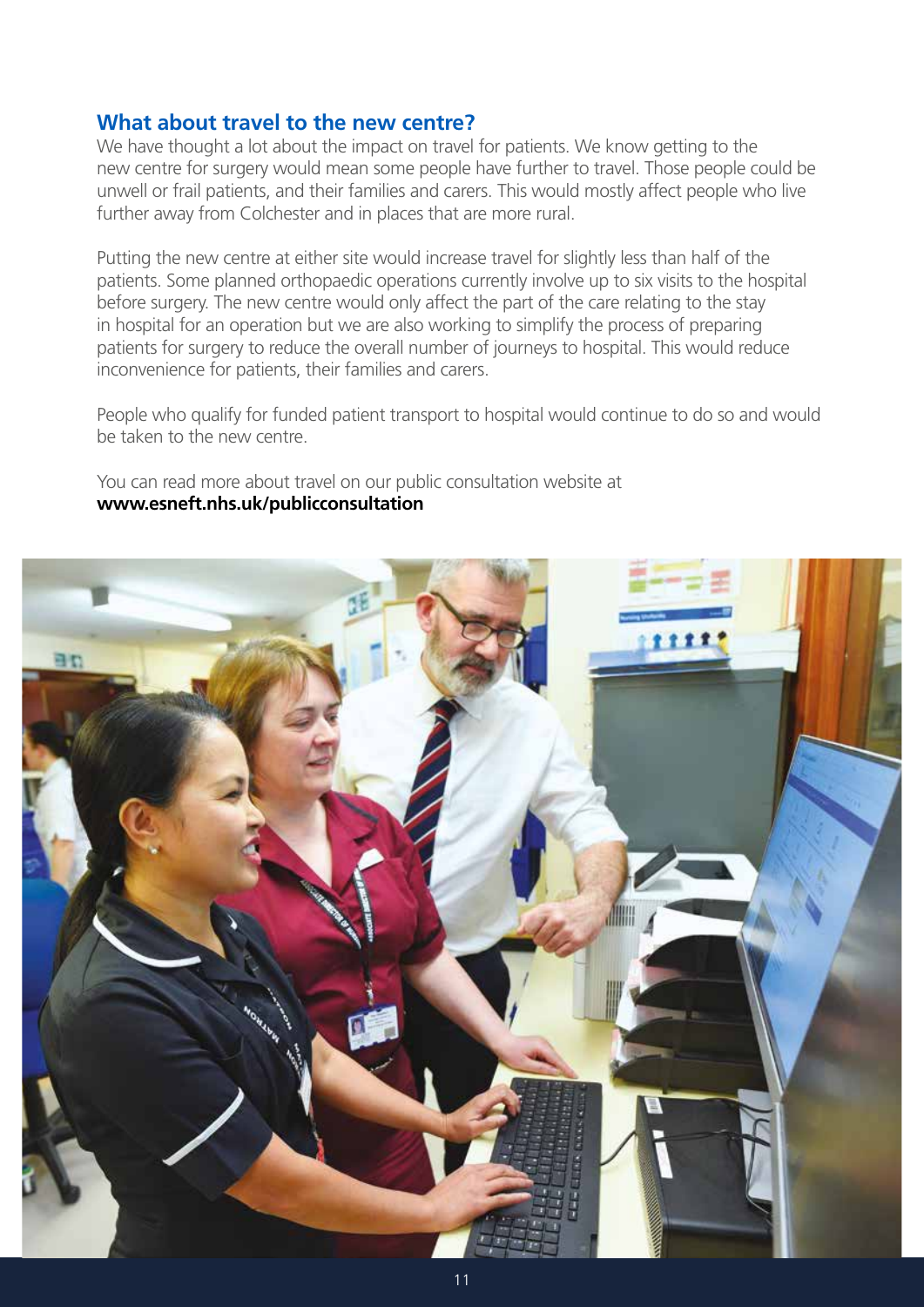### **Where can I get more information about this consultation?**

Please visit our website at **www.esneft.nhs.uk/publicconsultation** to see all of the documents relating to this public consultation, including:

- A report on our work with local patients and groups to develop this public consultation
- A business case for the new orthopaedic surgical centre
- Our Equality Analysis
- Our analysis of the proposed plans on travel arrangements for patients and carers
- Our financial analysis for this new building
- A report from the NHS East of England Clinical Senate on our plans.

### **What about the growing and ageing population?**

We already have a growing demand for services because of the current and predicted growth in our population and because people are living longer.

The Equality Analysis supporting this consultation document provides further data and analysis on the needs of our population across all groups protected under the Equality Act 2010. We want to ensure that the model of provision for the new centre is inclusive and removes barriers or anything that can disadvantage our communities. We have considered access to the centre and the specific needs of disadvantaged communities.

The new centre would be designed with this in mind. The centre would have the capacity to include more beds and provide more operations as the demand increases.

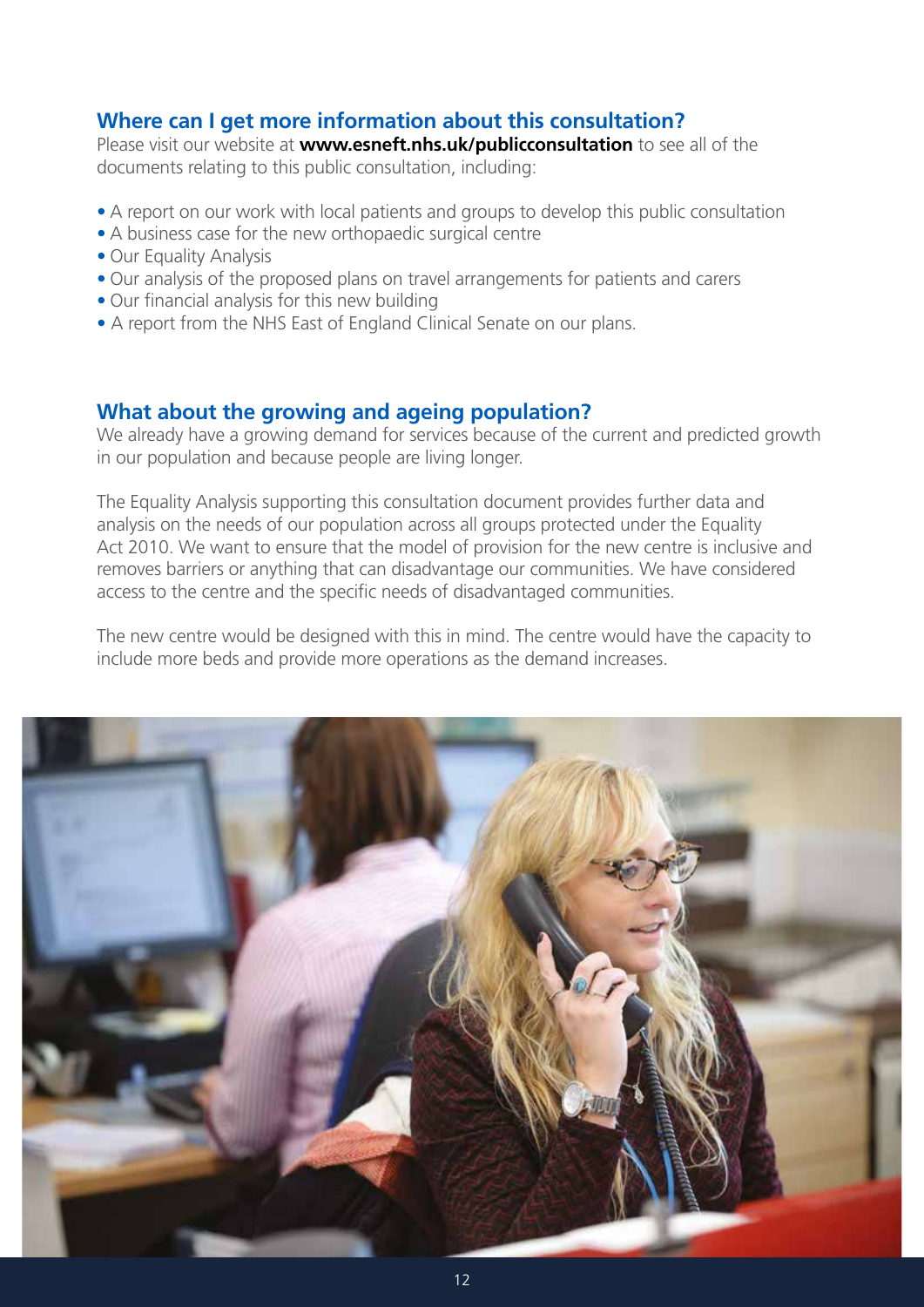### **What happens next?**

Throughout the consultation, ESNEFT and the CCGs will keep track of how the consultation is progressing and the comments received. All feedback and responses will be read and included in a final report which will go to a decision making group and then for recommendation to the accountable organisations' Boards. Your feedback will help us finalise our plans.

The final decisions relating to these proposals are expected to be taken by the CCGs' Governing Bodies in summer 2020. This will be a decision about building the centre in Colchester. A copy of these decisions will be sent to all those who included their email address when they sent their views. It will also be published in full on the ESNEFT and the CCGs' websites. We look forward to hearing from you.

### **Will what I say make any difference?**

Yes. This is your opportunity to let ESNEFT and the CCGs know your views about our proposal to build a new planned orthopaedic surgery centre in Colchester.

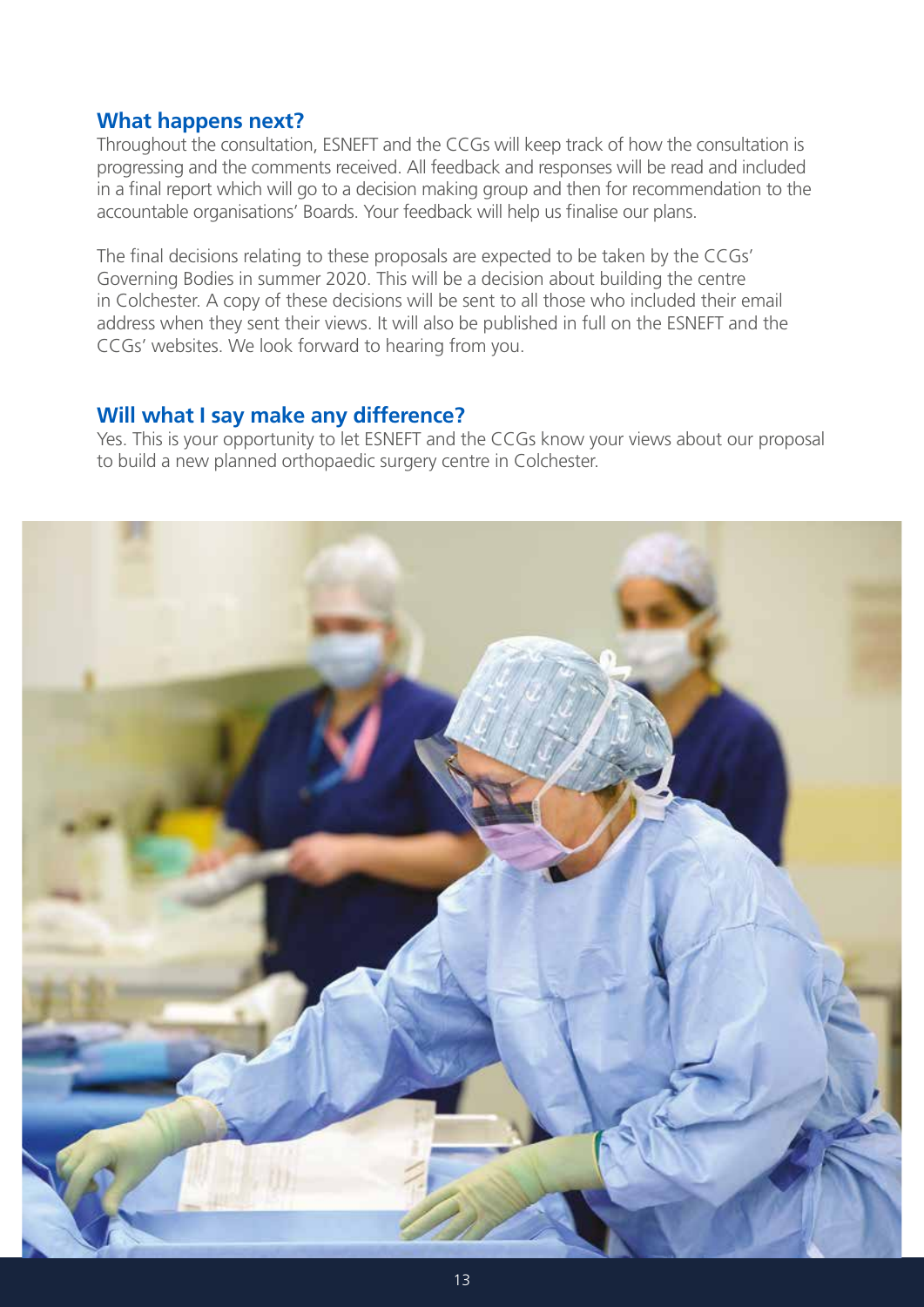### **How can I give my views?**

We would like to know what you think about our proposal to build a new orthopaedic surgery centre for adults at Colchester Hospital, and what impact this proposal may have on you.

### **There are several ways that you can share your views:**

- Complete the online version of the consultation questionnaire and give us your feedback online. Simply visit **www.esneft.nhs.uk/publicconsultation**
- Download and print a copy of the questionnaire from the website and post it to: **Freepost Orthopaedic Surgery Centre Public Consultation**
- Give us your views in person by attending one of the public meetings we have set up. At these meetings you will also be able to ask questions about the proposals. Please note the doors will open to the public ten minutes before the meeting start time.
	- 9 March **Wivenhoe**, Congregational Church, High Street, Wivenhoe, Colchester, Essex, CO7 9AB 2 - 4pm **Eye**, The Bank Arts Centre, 2 Castle Street, Eye, Suffolk, IP23 7AN 6 - 8pm
	- 10 March **Woodbridge**, Community Hall, Station Road, Woodbridge, Suffolk, IP12 4AU 10.30am - 12.30pm **Ipswich**, Central Library, Northgate Street, Ipswich, Suffolk, IP1 3DE 6 - 8pm
	- 11 March **Harwich**, Park Pavillion, Barrack Lane, Harwich, Essex, CO12 3NS 10.30am - 12.30pm **Clacton**, Coppins Hall Community Centre, Maldon Way, Clacton on Sea, Essex, CO16 7PA 2 - 4pm
	- 12 March **Aldeburgh**, Fairfield Centre, 5 Fairfield Road, Aldeburgh, Suffolk, IP15 5JS 10.30am - 12.30pm **Colchester** YMCA Hall, Williamson House, 159 Magdalen Street, Colchester, Essex, CO1 2JX 6 - 8pm
	- 13 March **Needham Market** Community Hall, School Street, Needham Market, Suffolk, IP6 8BB 10.30am - 12.30pm **Felixstowe**, Orwell Hotel, Hamilton Road, Felixstowe, Suffolk, IP11 7DX 2 - 4pm
- By letter to the freepost address: **Freepost Orthopaedic Surgery Centre Public Consultation**
- By email to **hello@esneft.nhs.uk** Please title your email 'Orthopaedic Surgery Centre Consultation Response'.
- Get involved on social media. As part of the consultation we are going to run a series of social media chats for people who are unable to attend the consultation meetings. These will be available on Twitter using the hashtag **#BuildingForBetterCare**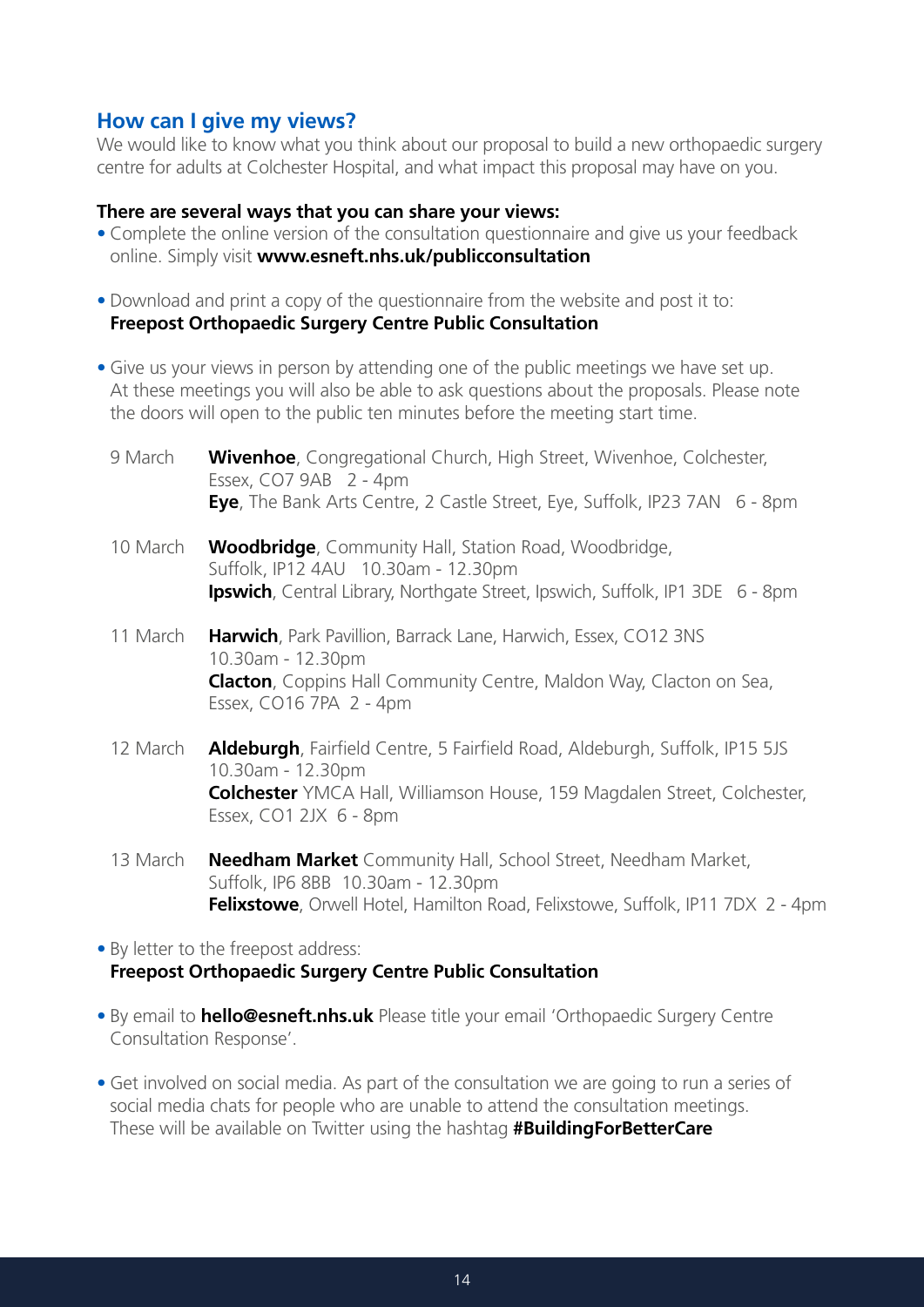### **When can I make comments?**

You can start making comments from 4pm on 18 February. The consultation closes at 5pm on 25 March 2020.

### **Monitoring**

We are committed to the principle of ensuring effective consultation on these proposals. We will be following all current guidelines on public consultation. An independent academic will assist us by monitoring the consultation process and providing an independent analysis of the feedback we receive.

All partners involved in this consultation operate the NHS complaints system. If you have any comments about this consultation process, please contact the Patient Advice and Liaison Service (PALS):

- By telephone: **0800 328 7624**
- By email: **pals@esneft.nhs.uk**
- By post to: Patient Advice and Liaison Service (S617) Ipswich Hospital Heath Road Ipswich Suffolk IP4 5PD

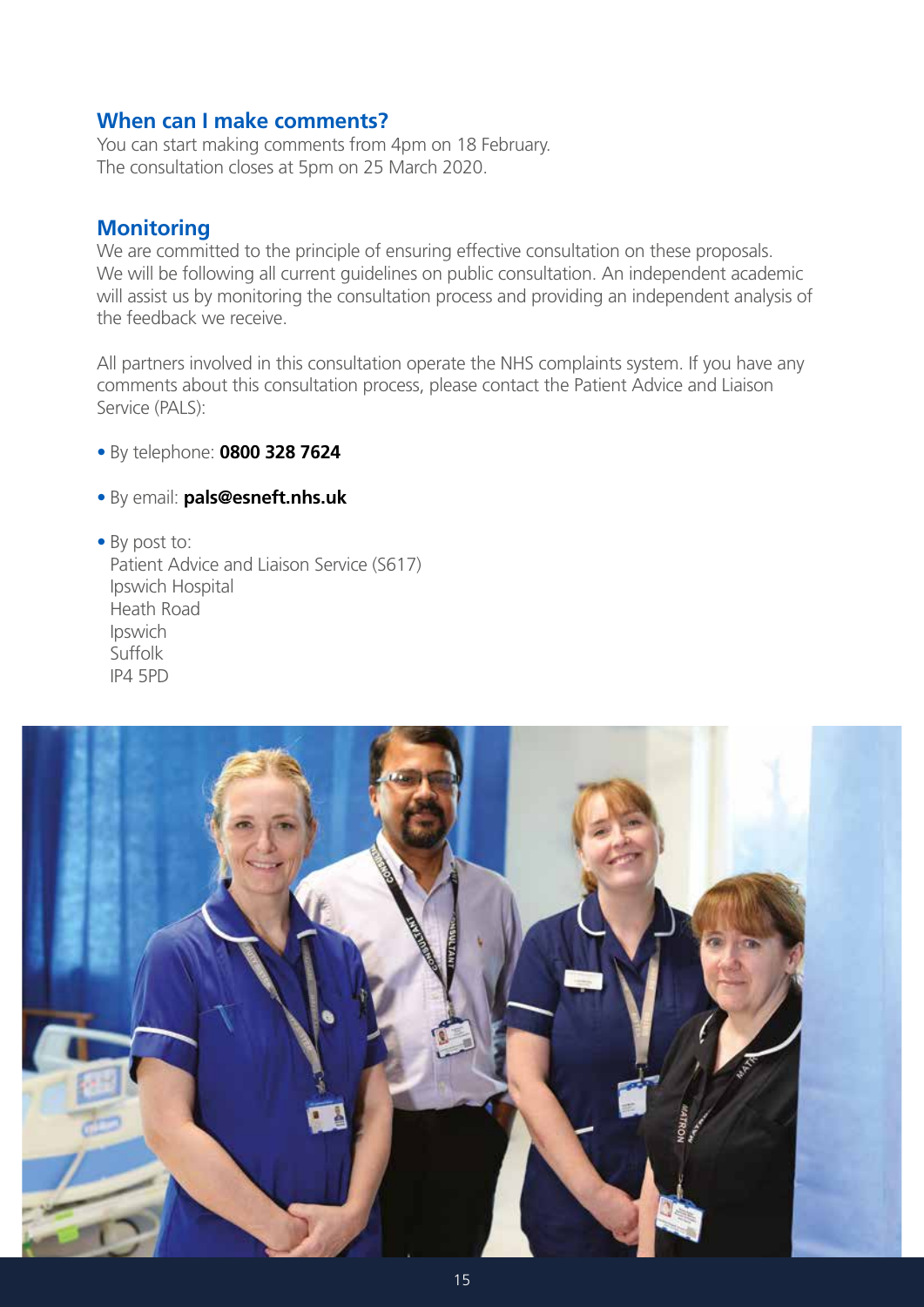If you would like a copy of this publication in another format such as Braille, large print, audio or in another language, please contact:

Freepost Orthopaedic Surgery Centre Public Consultation

# Email **hello@esneft.nhs.uk**

Call **01206 742 347** – Monday-Friday, 9am-4pm



East Suffolk and North Essex NHS Foundation Trust Trust Offices, Colchester Hospital, Turner Road, Colchester, Essex, CO4 5JL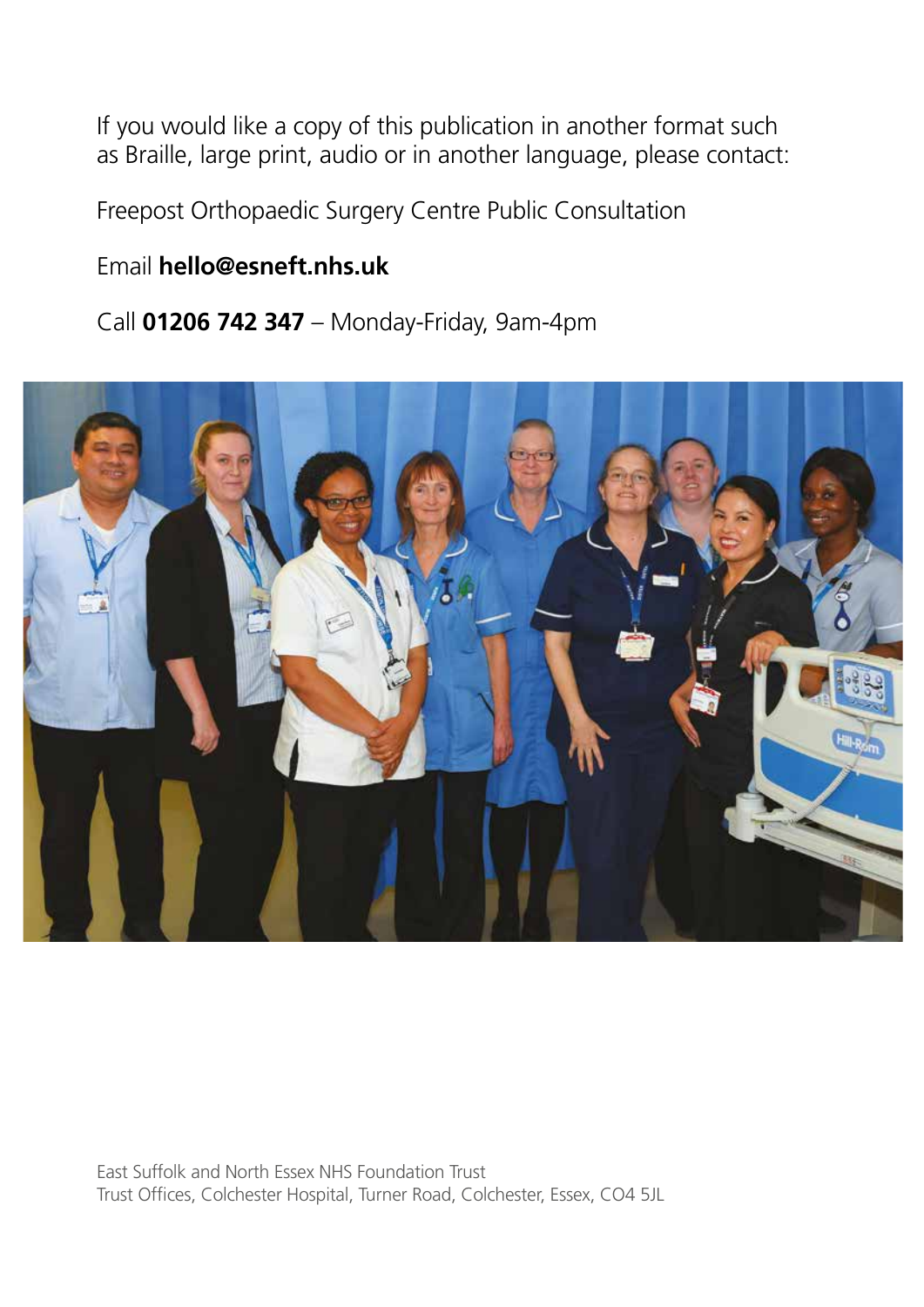# Have your say on:

 $\mathcal{P}$ 

## **A proposal to build a new planned orthopaedic centre at Colchester Hospital**

| 1 Do you support this proposal to build a new<br>planned orthopaedic centre at Colchester Hospital? | Yes | <b>No</b> |
|-----------------------------------------------------------------------------------------------------|-----|-----------|
| If not, please explain why                                                                          |     |           |
|                                                                                                     |     |           |
|                                                                                                     |     |           |
|                                                                                                     |     |           |

**2 What forms of transport would you use if you were to travel to this new centre?** (select all that apply)

| private car or van | $\log$ community transport service |
|--------------------|------------------------------------|
| bus                | taxi                               |
| train              | other                              |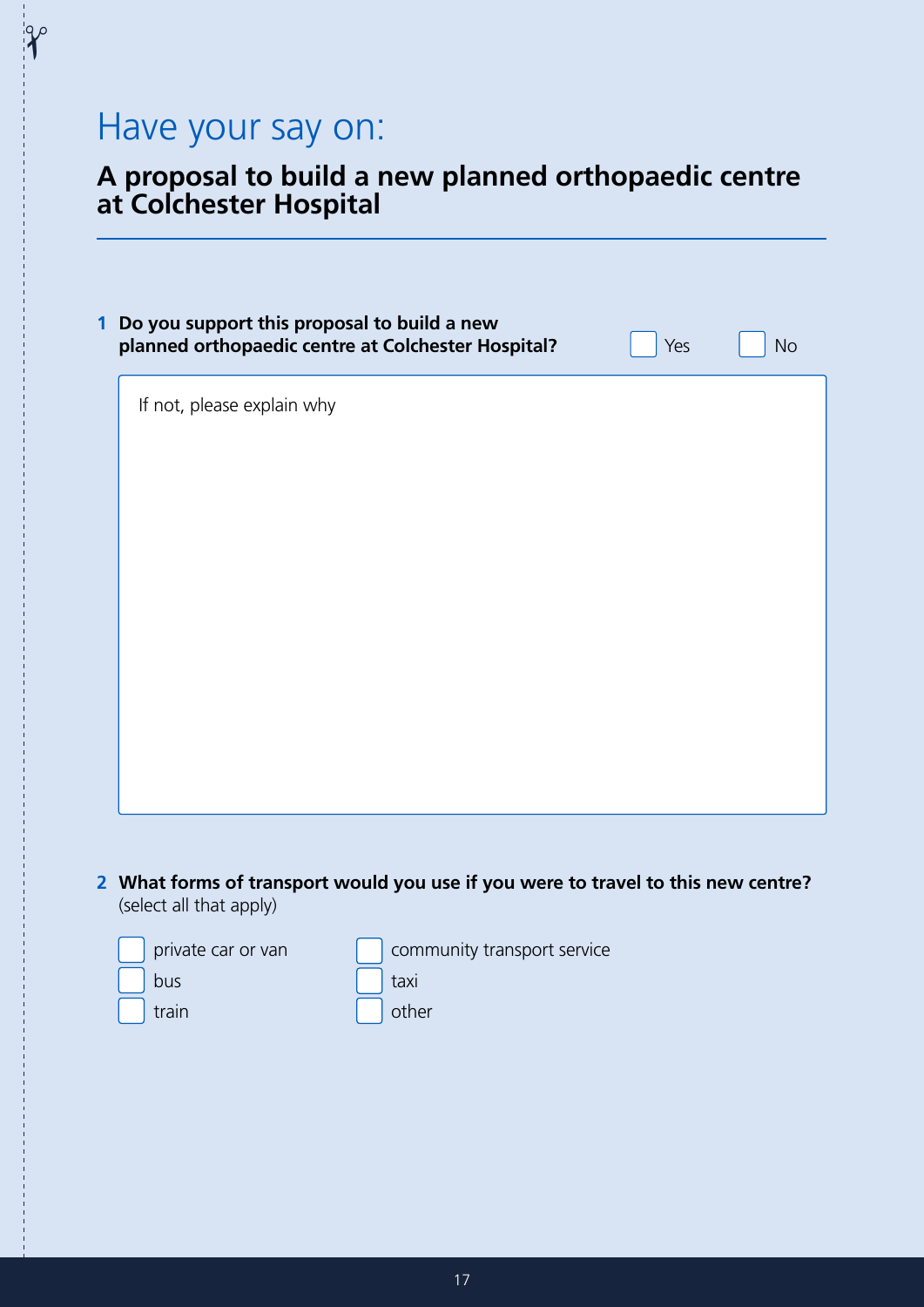**3 If you need to have planned (non-emergency) orthopaedic surgery, how will this proposal affect you?** 

!

**4 If you need to have planned (non-emergency) orthopaedic surgery, how will this proposal affect others (including your family, relatives, friends, carers)?**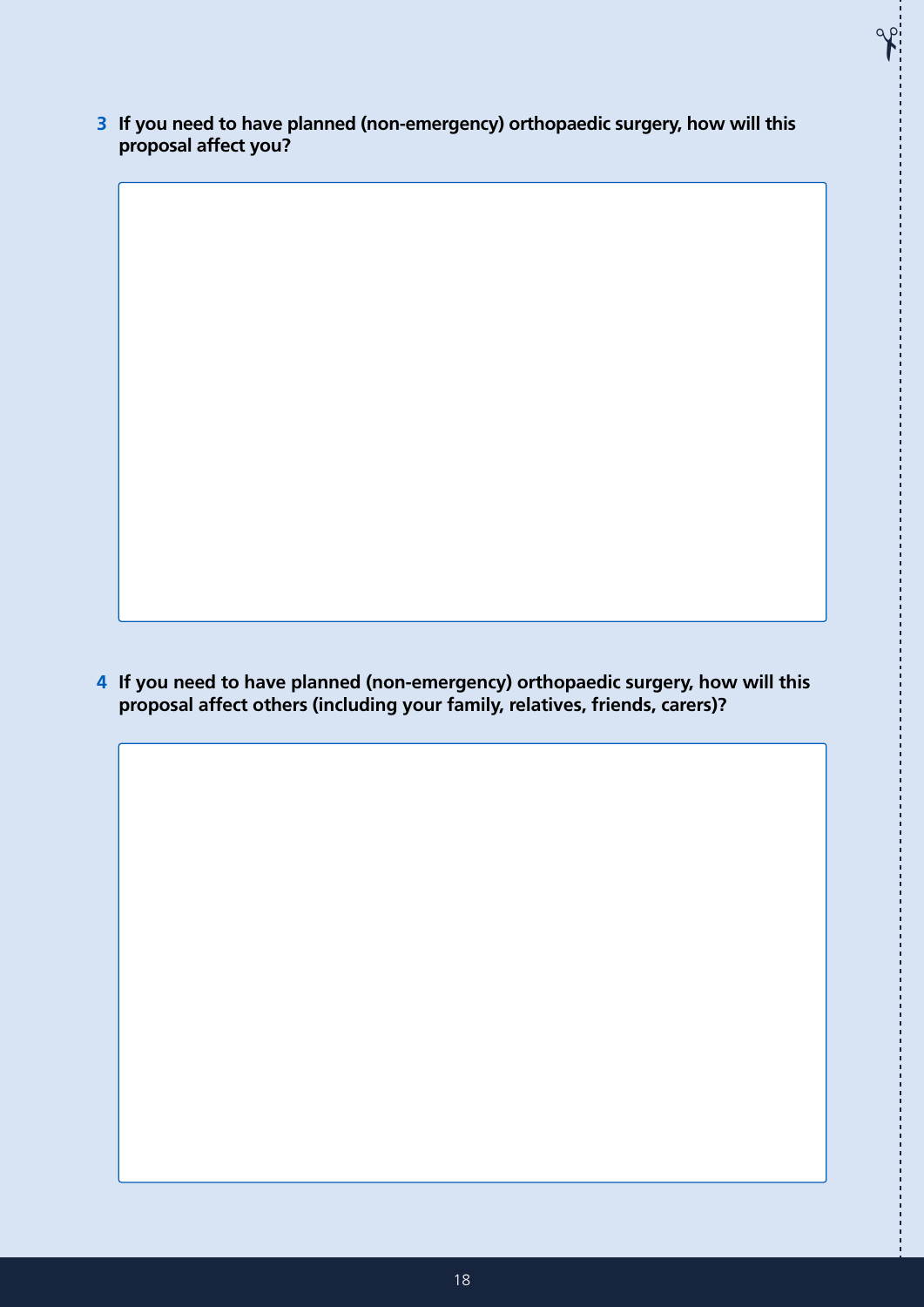**5 What could we do to make this centre for planned orthopaedic surgery in Colchester easy for you to access?**

 $\mathcal{P}$ 

### **6 What else would you like to say about this proposal?**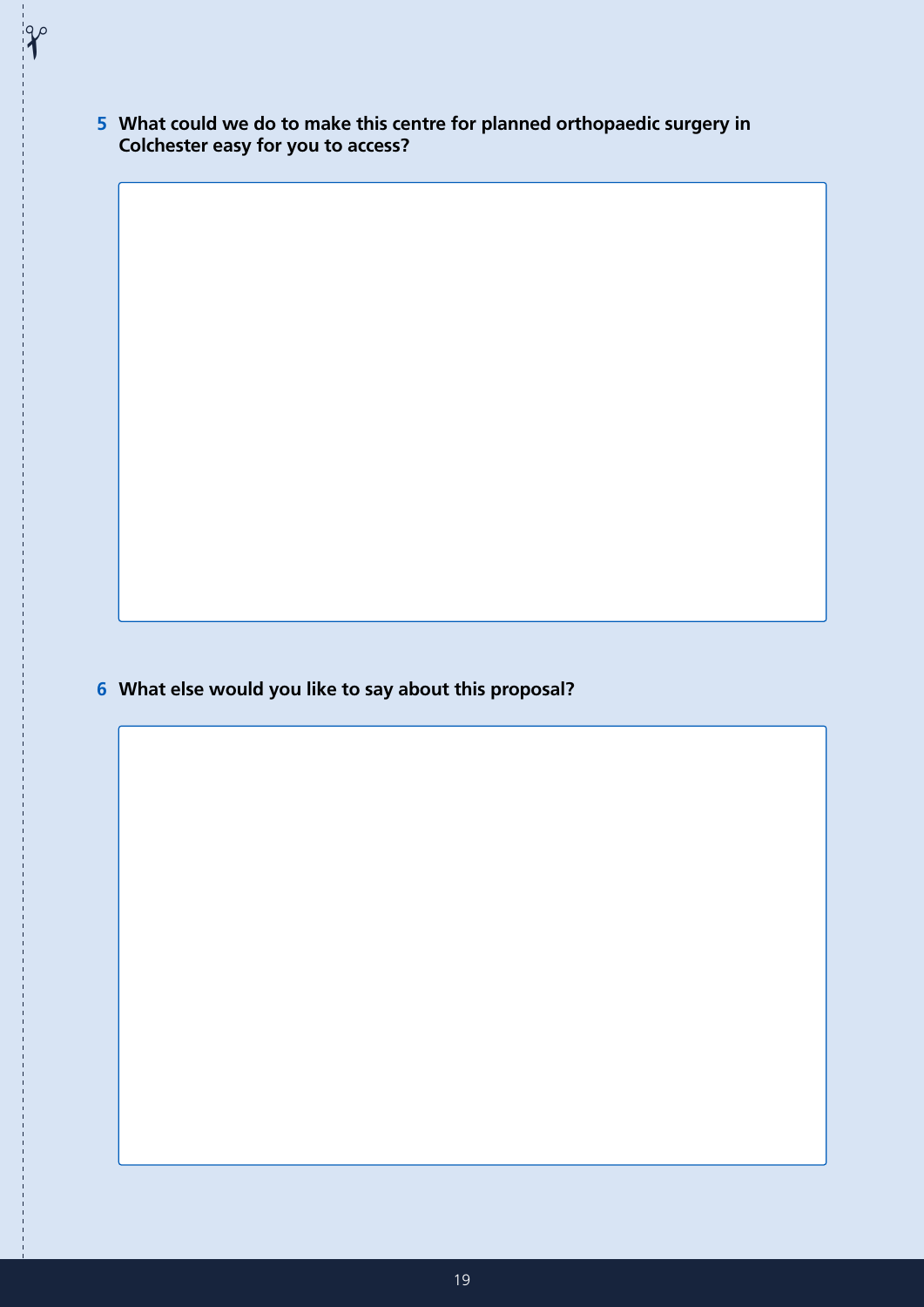# About you

| I am<br>A patient or user of services<br>NHS Employee<br>Carer or family member<br>Other<br>I am representing (name of organisation) (optional) |                                          |  |  |  |
|-------------------------------------------------------------------------------------------------------------------------------------------------|------------------------------------------|--|--|--|
|                                                                                                                                                 |                                          |  |  |  |
|                                                                                                                                                 |                                          |  |  |  |
| I am<br>Other<br>Male<br>Female<br>Prefer not to say                                                                                            | Transgender                              |  |  |  |
| If you prefer to use your own term, please specify here:                                                                                        |                                          |  |  |  |
| I am<br>Under 18<br>35-44<br>45-54<br>18-24<br>25-34<br>55-64                                                                                   | 65-74<br>75 or over<br>Prefer not to say |  |  |  |
| I am<br>Heterosexual/straight<br>Gay Man<br><b>Bisexual</b><br>Lesbian/Gay Woman<br>If you prefer to use your own term, please specify here:    | Prefer not to say                        |  |  |  |
|                                                                                                                                                 |                                          |  |  |  |
| I am<br>Hindu<br>No religion<br><b>Buddhist</b><br>Jewish<br>Muslim<br>Christian<br>Other (please state)                                        | Sikh<br>Prefer not to say                |  |  |  |

 $\mathbf{P}_{i}^{2}$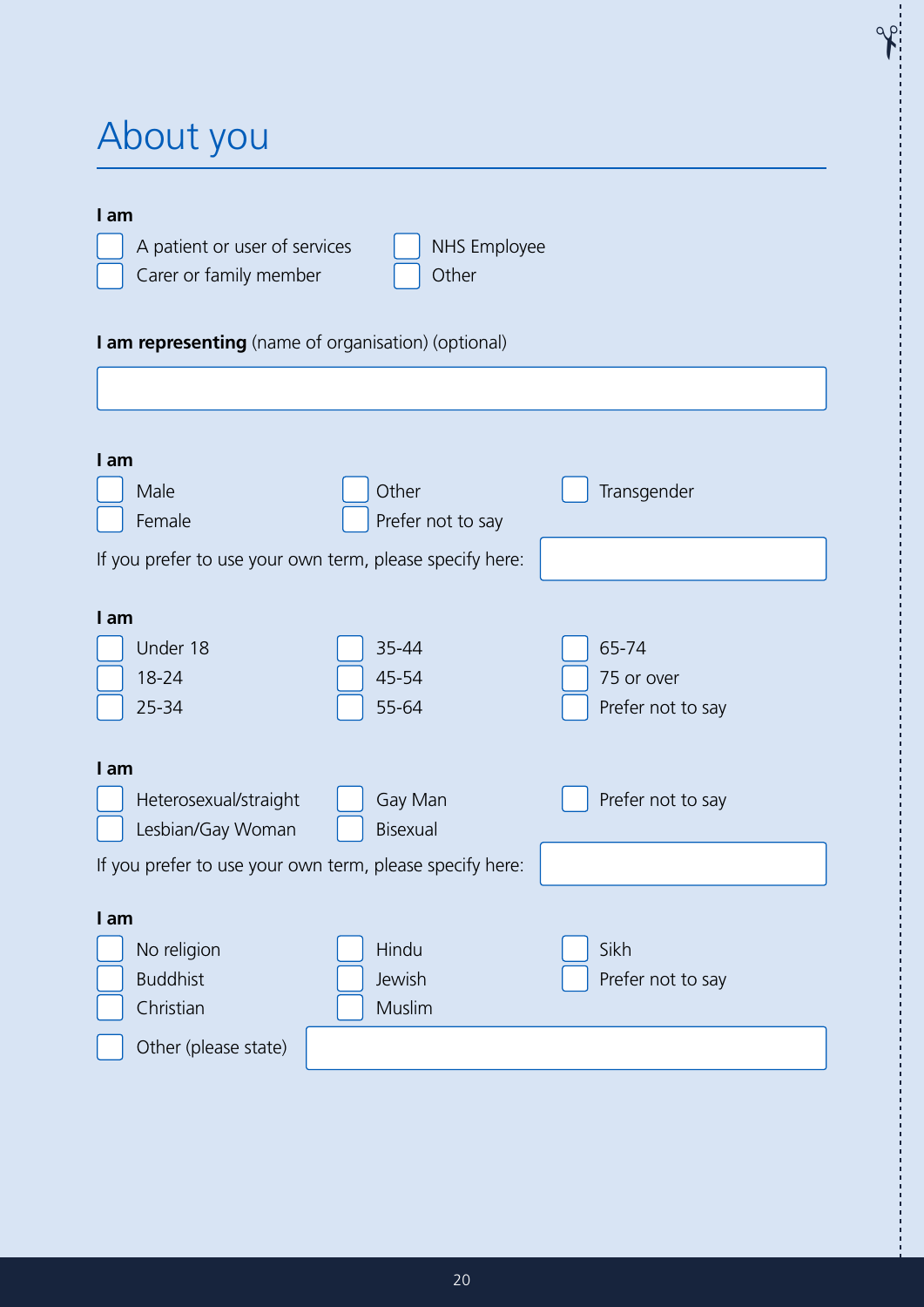### **I am**

 $\gamma$ 

White: White British, Irish, Gypsy/Irish traveller, Polish, Other white background

Mixed: White and Black Caribbean, White and Black African, White and Asian Other mixed background

Asian or Asian British: Indian, Pakistani, Bangladeshi, Nepalese

Other Asian background: All Asian groups

Black or Black British: Caribbean, African, Other black background, All Black groups

Other: Somali, Romany, Arab

Prefer not to say

Other ethnic group (please describe below)

### **Do you consider yourself to have a disability, long-term illness or health condition?**

| Physical disability                             | Yes | <b>No</b> |
|-------------------------------------------------|-----|-----------|
| Sensory disability                              | Yes | <b>No</b> |
| Speech and language difficulty                  | Yes | <b>No</b> |
| Learning difficulty                             | Yes | <b>No</b> |
| Autism                                          | Yes | <b>No</b> |
| Diagnosis of Cancer, HIV+ or Multiple Sclerosis | Yes | <b>No</b> |
| Other progressive disabilities                  | Yes | <b>No</b> |
| Mental health issues                            | Yes | <b>No</b> |
| Hidden disability such as Epilepsy or IBS       | Yes | <b>No</b> |
|                                                 |     |           |

Other (please specify)

### **Do you have caring responsibilities?** Yes No

If yes, please tick all that apply:

- Primary carer of a child/children (under 18)
- Primary carer of disabled child/children
- Primary carer of disabled adult (18 and over)
- Primary carer of older person

Secondary carer (another person carries out the main caring role)

Prefer not to say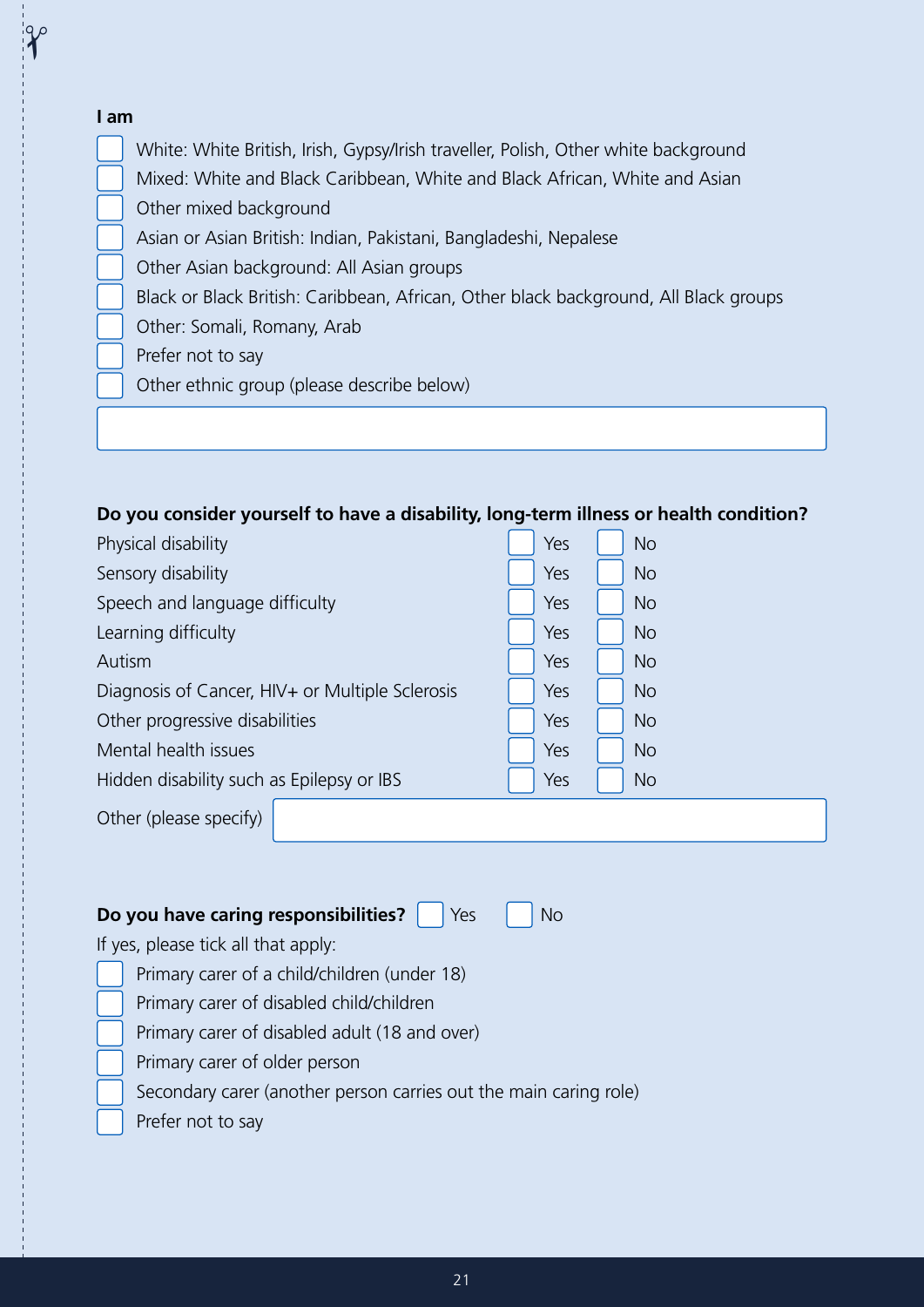| Are you currently pregnant or have you given birth in the last year? |  |  |  |
|----------------------------------------------------------------------|--|--|--|
|                                                                      |  |  |  |

 $\gamma$ 

Yes  $\bigcap$  No  $\bigcap$  Prefer not to say

**Please state your commonly spoken language** 

**Please provide your email address if you would like to be kept up to date with this consultation**

Thank you for providing your views on this consultation.

Please cut out this feedback form and send it to us at **Freepost Orthopaedic Surgery Centre Public Consultation.**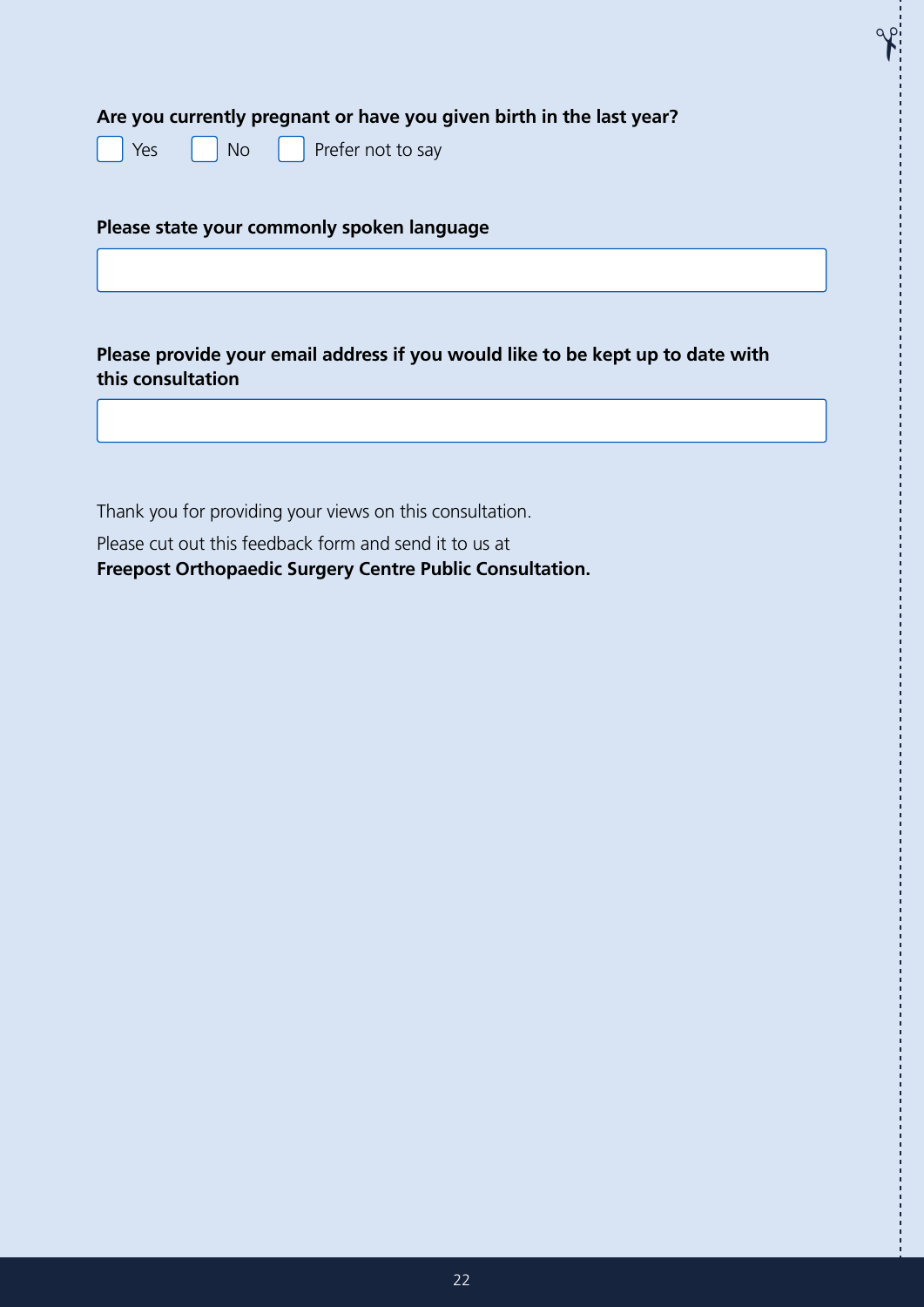This page is left intentionally blank

 $\mathcal{C}$